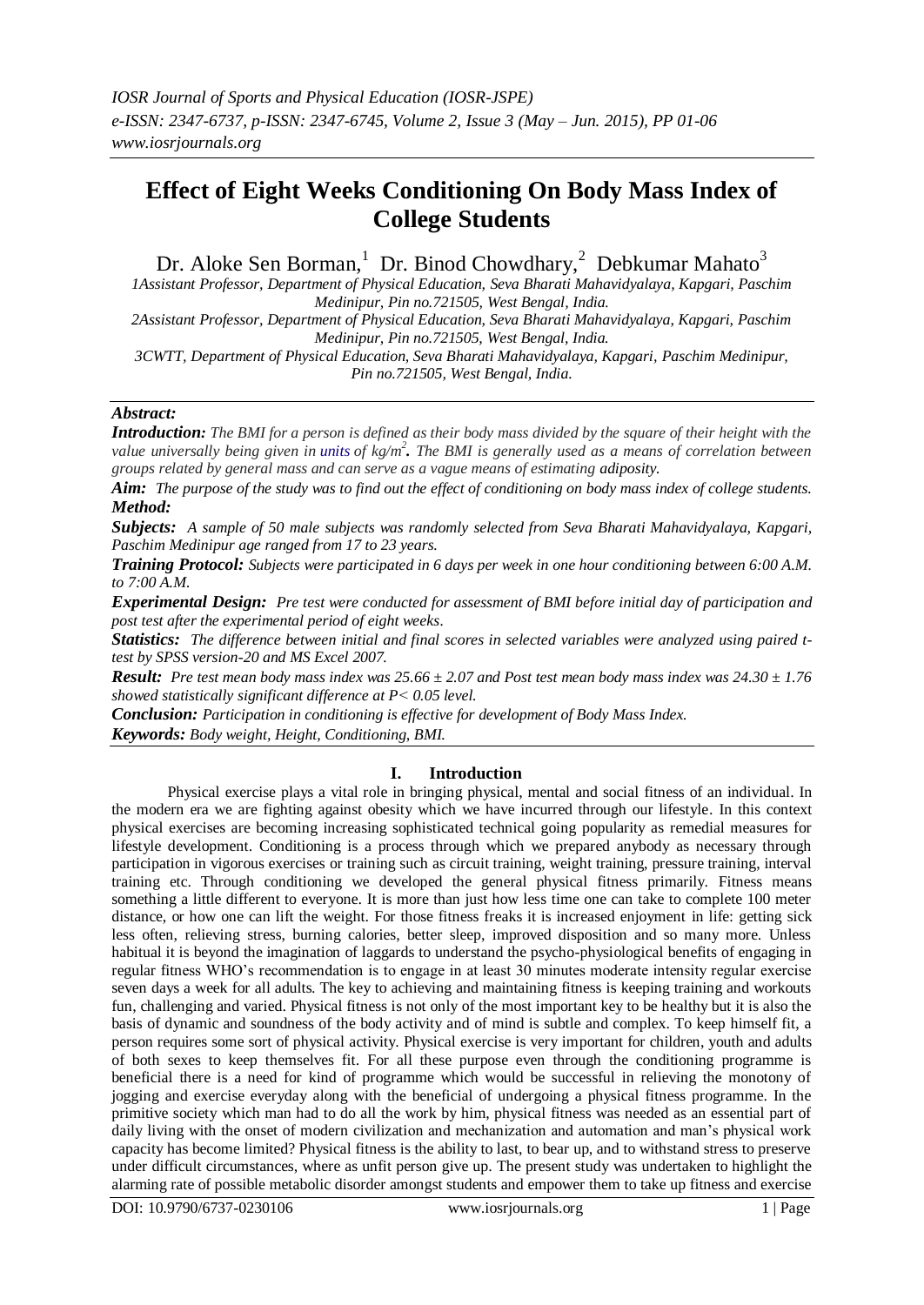as one of the informed choice of activity to promote and develop health related fitness. Body mass index has been used as a fairly reliable indicator of body weight. It may however overestimate and underestimate for muscular body mass and athletic body respectively.

# **II. Review Of Related Literature**

The body mass index (BMI), or Quetelet index, is a statistical measure of body weight based on a person's weight and height. Though it does not actually measure th[e percentage of body fat,](http://en.wikipedia.org/wiki/Body_fat_percentage) it is used to estimate a healthy [body weight](http://en.wikipedia.org/wiki/Body_weight) based on a person's height. Due to its ease of measurement and calculation, it is the most widely used diagnostic tool to identify weight problems within a population, usually whether individuals are [underweight,](http://en.wikipedia.org/wiki/Underweight) [overweight](http://en.wikipedia.org/wiki/Overweight) or [obese.](http://en.wikipedia.org/wiki/Obese) It was invented between 1830 and 1850 by the [Belgian](http://en.wikipedia.org/wiki/Belgium) [polymath](http://en.wikipedia.org/wiki/Polymath) [Adolphe](http://en.wikipedia.org/wiki/Adolphe_Quetelet)  [Quetelet](http://en.wikipedia.org/wiki/Adolphe_Quetelet) during the course of developing "social physics". Body mass index is defined as the individual's body weight divided by the square of his or her height. The formulae universally used in medicine produce a [unit of](http://en.wikipedia.org/wiki/Units_of_measurement)  [measure](http://en.wikipedia.org/wiki/Units_of_measurement) of kg/m<sup>2</sup>. **[Kristal AR](http://www.ncbi.nlm.nih.gov/pubmed?term=%22Kristal%20AR%22%5BAuthor%5D) et al.** (2005) tried to examine whether yoga practice is associated with lower mean 10-year weight gain after age 45. In this study 15,550 adults, aged 53 to 57 years, recruited to the Vitamin and Lifestyle (VITAL) cohort study between 2000 and 2002 as participant. Physical activity (including yoga) during the past 10 years, diet, height, and weight at recruitment and at ages 30 and 45. All measures were based on self-reporting, and past weight was retrospectively ascertained. They found that yoga practice for four or more years was associated with a 3.1-lb lower weight gain among normal weight (BMI < 25) participants [9.5 lbs versus 12.6 Ibs] and an 18.5-lb lower weight gain among overweight participants [-5.0 lbs versus 13.5 Ibs] (both P for trend <.001). Among overweight individuals, 4+ years of yoga practice was associated with a relative odds of 1.85 (95% confidence interval [CI] 0.63-5.42) for weight maintenance (within 5%) and 3.88 (95% Cl 1.30-9.88) for weight loss (> 5%) compared to weight gain (P for trend .026 and .003, respectively). **[Sivasankaran S](http://www.ncbi.nlm.nih.gov/pubmed?term=%22Sivasankaran%20S%22%5BAuthor%5D) et al. (2006)**, investigate how yoga and meditation will improve parameters of endothelial function. They examined the effects of yoga and meditation on hemodynamic and laboratory parameters as well as on endothelial function in a 6-week pilot study. Systolic and diastolic blood pressures, heart rate, body mass index (BMI), fasting glucose, lipids, hs C-reactive protein (CRP), and endothelial function (as assessed by brachial artery reactivity) were all studied at baseline and after 6 weeks of yoga practice. A course in yoga and meditation was given to the subjects for 1.5 h three times weekly for 6 weeks and subjects were instructed to continue their efforts at home. This prospective cohort study included 33 subjects (mean age 55 +/- 11 years) both with (30%) and without (70%) established coronary artery disease (CAD). There were significant reductions in blood pressure, heart rate, and BMI in the total cohort with yoga. None of the laboratory parameters changed significantly with yoga. For the total cohort there was no significant improvement in endothelial-dependent vasodilatation with yoga training and meditation compared with baseline (16.7% relative improvement from 7.2-8.4%;  $p = 0.3$ ). In the group with CAD, endothelial-dependent vasodilatation improved 69% with yoga training (6.38-10.78%;  $p = 0.09$ ). They concluded that yoga and meditation appear to improve endothelial function in subjects with CAD. **[Bertisch SM](http://www.ncbi.nlm.nih.gov/pubmed?term=%22Bertisch%20SM%22%5BAuthor%5D) et al.(2008)** analyzed data on CAM use from the 2002 National Health Interview Survey (NHIS) Alternative Medicine Supplement (n=31,044). They compared the use of CAM overall, within the past 12 months, between normal weight (BMI from 18 to <25), overweight (from 25 to <30), mildly obese (from 30 to <35), moderately obese (from 35 to <40), and extremely obese (>40) adults. For the primary analysis, our multivariable model was adjusted for sociodemographic factors, insurance status, medical conditions, and health behaviors. We performed additional analyses to explore the association of BMI and the use of seven CAM modalities. They found that adults with obesity have lower prevalence of use of yoga therapy, and similar prevalence of use of several CAM modalities, including relaxation techniques, natural herbs, massage, chiropractic medicine, tai chi, and acupuncture, compared to normal-weight individuals. After adjustment for sociodemographic factors, insurance status, medical conditions, and health behaviors, adults with obesity were generally less likely to use most individual CAM modalities, although the magnitude of these differences were quite modest in many cases. They concluded that even though adults with obesity have a greater illness burden and higher utilization of traditional medical care, adults with higher BMIs were no more likely to use each of the individual CAM therapies studied. Additional research is needed to improve our understanding of CAM use by adults with obesity. **[Chen TL](http://www.ncbi.nlm.nih.gov/pubmed?term=%22Chen%20TL%22%5BAuthor%5D) et al (2009)** investigate the effect of yoga exercise on the health-related physical fitness of school-age children with asthma. The study employed a quasiexperimental research design in which 31 voluntary children (exercise group 16; control group15) aged 7 to 12 years were purposively sampled from one public elementary school in Taipei County. The yoga exercise program was practiced by the exercise group three times per week for a consecutive 7 week period. Each 60 minute yoga session included 10 minutes of warm-up and breathing exercises, 40 minutes of yoga postures, and 10 minutes of cool down exercises. Fitness scores were assessed at pre-exercise (baseline) and at the seventh and ninth week after intervention completion. A total of 30 subjects (exercise group 16; control group 14) completed follow-up. Results included: 1. Compared with children in the general population, the study subjects  $(n = 30)$  all fell below the 50th percentile in all five physical fitness items of interest. There was no significant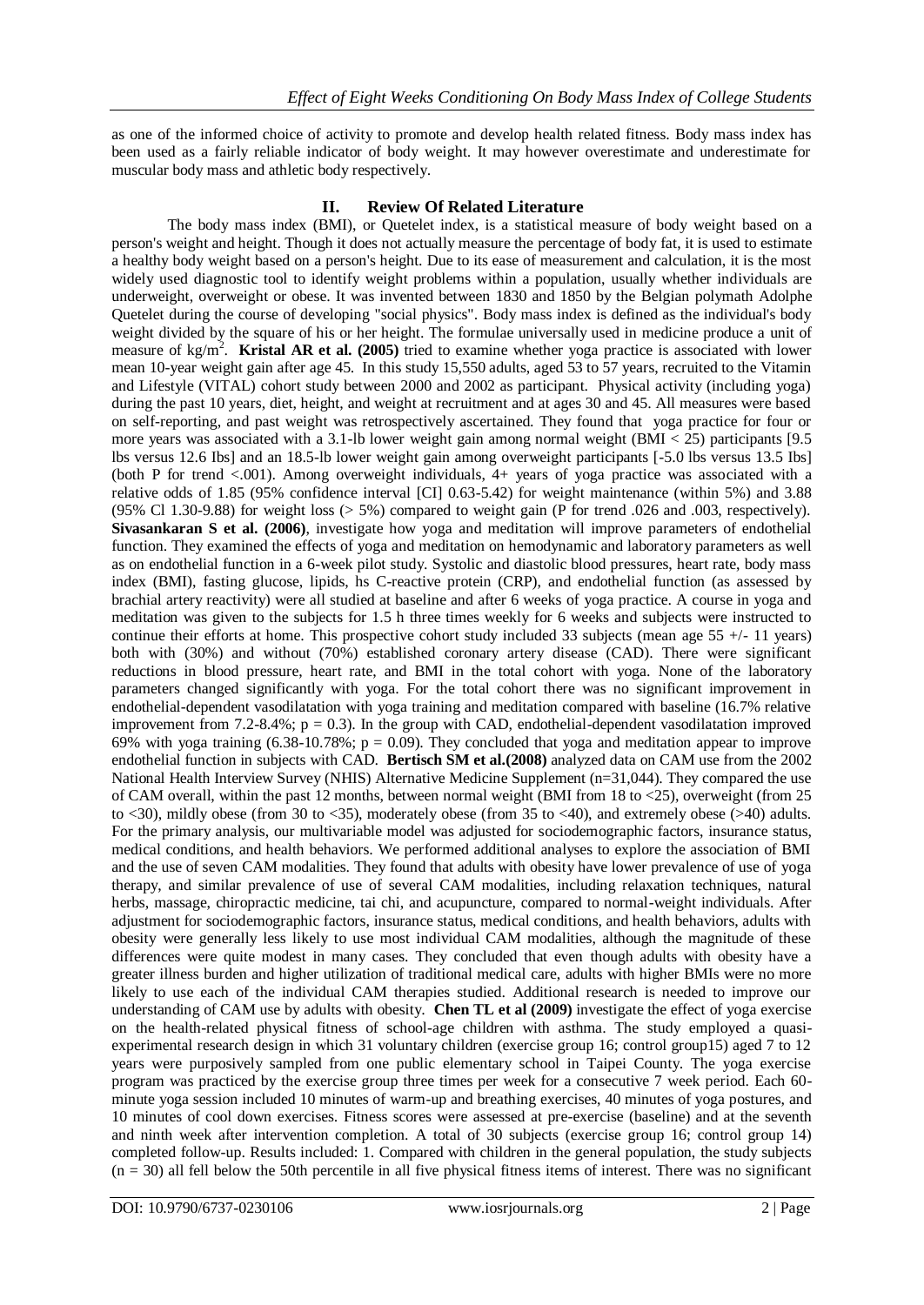difference in scores between the two groups at baseline (i.e., pre-exercise) for all five fitness items. 2. Research found a positive association between exercise habit after school and muscular strength and endurance among asthmatic children. 3. Compared to the control group, the exercise group showed favorable outcomes in terms of flexibility and muscular endurance. Such favorable outcomes remained evident even after adjusting for age, duration of disease and steroid use, values for which were unequally distributed between the two groups at baseline. 4. There was a tendency for all item-specific fitness scores to increase over time in the exercise group. The GEE analysis showed that yoga exercise indeed improved BMI, flexibility, and muscular endurance. After 2 weeks of self-practice at home, yoga exercise continued to improve BMI, flexibility, muscular strength, and cardiopulmonary fitness. **[Dittmann KA](http://www.ncbi.nlm.nih.gov/pubmed?term=%22Dittmann%20KA%22%5BAuthor%5D) et al. (2009)** evaluated attitudes about body image and eating in women practicing postural yoga. Study 1 described scores from questionnaires on variables related to body awareness, intuitive eating, spirituality, and reasons for practicing. Scores were favorable on all measures with significant correlations ( $p < .01$ ) among all main variables except between spiritual readiness and intuitive eating, and between BMI and both body awareness and spiritual readiness. Reasons for practicing did not affect scores. Study 2 evaluated interviews in a sub-sample. Qualitative data reported improvements in body satisfaction and disordered eating due in part to yoga and its associated spirituality. **[McIver S](http://www.ncbi.nlm.nih.gov/pubmed?term=%22McIver%20S%22%5BAuthor%5D) et at. (2009)** examined the efficacy of a 12-week yoga program aimed at reducing binge eating severity. A randomised trial was undertaken assigning participants to yoga  $(n=45)$  or wait-list control  $(n=45)$  groups. Of these, 25 in each group were analysed. A community-based sample of women between 25 and 63 years of age who identified with diagnostic criteria for binge eating disorder (BED) and a BMI>25 were recruited for the study. Primary outcomes included the Binge Eating Scale (BES) and International Physical Activity Questionnaire (IPAQ). Secondary outcomes comprised measures for BMI, hips and waist. They found that for the yoga group, selfreported reductions in binge eating and increases in physical activity were statistically significant. Small yet statistically significant reductions for BMI, hips and waist measurement were obtained. The wait-list control group did not improve significantly on any measures. **[Kosuri M](http://www.ncbi.nlm.nih.gov/pubmed?term=%22Kosuri%20M%22%5BAuthor%5D) et al. (2009)** observed that the effect of yoga practice on clinical and psychological outcomes in subjects with type 2 diabetes mellitus (T2DM). In a 40-day yoga camp at the Institute of Yoga and Consciousness, ambulatory subjects with T2DM not having significant complications (n = 35) participated in a 40-day yoga camp, where yogic practices were overseen by trained yoga teachers. Clinical, biochemical, and psychological well-being were studied at baseline and at the end of the camp. At the end of the study, there was a reduction of body mass index (BMI) (26.514 +/- 3.355 to 25.771 +/- 3.40; P < 0.001) and anxiety (6.20 +/- 3.72 to 4.29 +/- 4.46; P < 0.05) and an improvement in total general wellbeing (48.6 +/- 11.13 to 52.66 +/- 52.66 +/- 12.87; P < 0.05). They concluded that participation of subjects with T2DM in yoga practice for 40 days resulted in reduced BMI, improved well-being, and reduced anxiety. **[Telles](http://www.ncbi.nlm.nih.gov/pubmed?term=%22Telles%20S%22%5BAuthor%5D)  [S](http://www.ncbi.nlm.nih.gov/pubmed?term=%22Telles%20S%22%5BAuthor%5D) et al. (2010)** worked on single group of 47 persons were assessed on the first and last day of a yoga and diet change program, with 6 days of the intervention between assessments. The assessments were: body mass index (BMI), waist and hip circumferences, mid-arm circumference, body composition, hand grip strength, postural stability, serum lipid profile and fasting serum leptin levels. Participants practiced yoga for 5 hours every day and had a low fat, high fiber, vegetarian diet. Last and first day data were compared using a t-test for paired data. Following the 6-day residential program, participants showed a decrease in BMI (1.6 percent), waist and hip circumferences, fat-free mass, total cholesterol (7.7 percent decrease), high density lipoprotein (HDL) cholesterol (8.7 percent decrease), fasting serum leptin levels (44.2 percent decrease) and an increase in postural stability and hand grip strength (p<0.05, all comparisons). They concluded that 6-day yoga and diet change program decreased the BMI and the fat-free mass. Total cholesterol also decreased due to reduced HDL levels. This suggests that a brief, intensive yoga program with a change in diet can pose certain risks. Benefits seen were better postural stability, grip strength (though a 'practice effect' was not ruled out), reduced waist and hip circumferences and a decrease in serum leptin levels. **[Carei TR](http://www.ncbi.nlm.nih.gov/pubmed?term=%22Carei%20TR%22%5BAuthor%5D) et al. (2010)** did a pilot project designed to assess the effect of individualized yoga treatment on eating disorder outcomes among adolescents receiving outpatient care for diagnosed eating disorders. A total of 50 girls and 4 boys aged 11-21 years were randomized to an 8-week trial of standard care vs. individualized yoga plus standard care. Of these, 27 were randomized to standard care and 26 to yoga plus standard care (attrition:  $n = 4$ ). They found that the yoga group demonstrated greater decreases in eating disorder symptoms. Specifically, the EDE scores decreased over time in the Yoga group, whereas the No Yoga group showed some initial decline but then returned to baseline EDE levels at week 12. Food preoccupation was measured before and after each yoga session, and decreased significantly after all sessions. Both groups maintained current BMI levels and decreased in anxiety and depression over time. They concluded that individualized yoga treatment decreased EDE scores at 12 weeks, and significantly reduced food preoccupation immediately after yoga sessions. Yoga treatment did not have a negative effect on BMI. Results suggest that individualized yoga therapy holds promise as adjunctive therapy to standard care. **[Gajewska E](http://www.ncbi.nlm.nih.gov/pubmed/?term=Gajewska%20E%5BAuthor%5D&cauthor=true&cauthor_uid=25736079) et. al. (2015)** worked on 121 children aged 10-16 years, including 60 girls and 61 boys. All of the children lived in rural areas. The investigated group was divided according to age and sex; body height and weight were measured and body mass index (BMI) calculated. All children performed the Cooper's run test and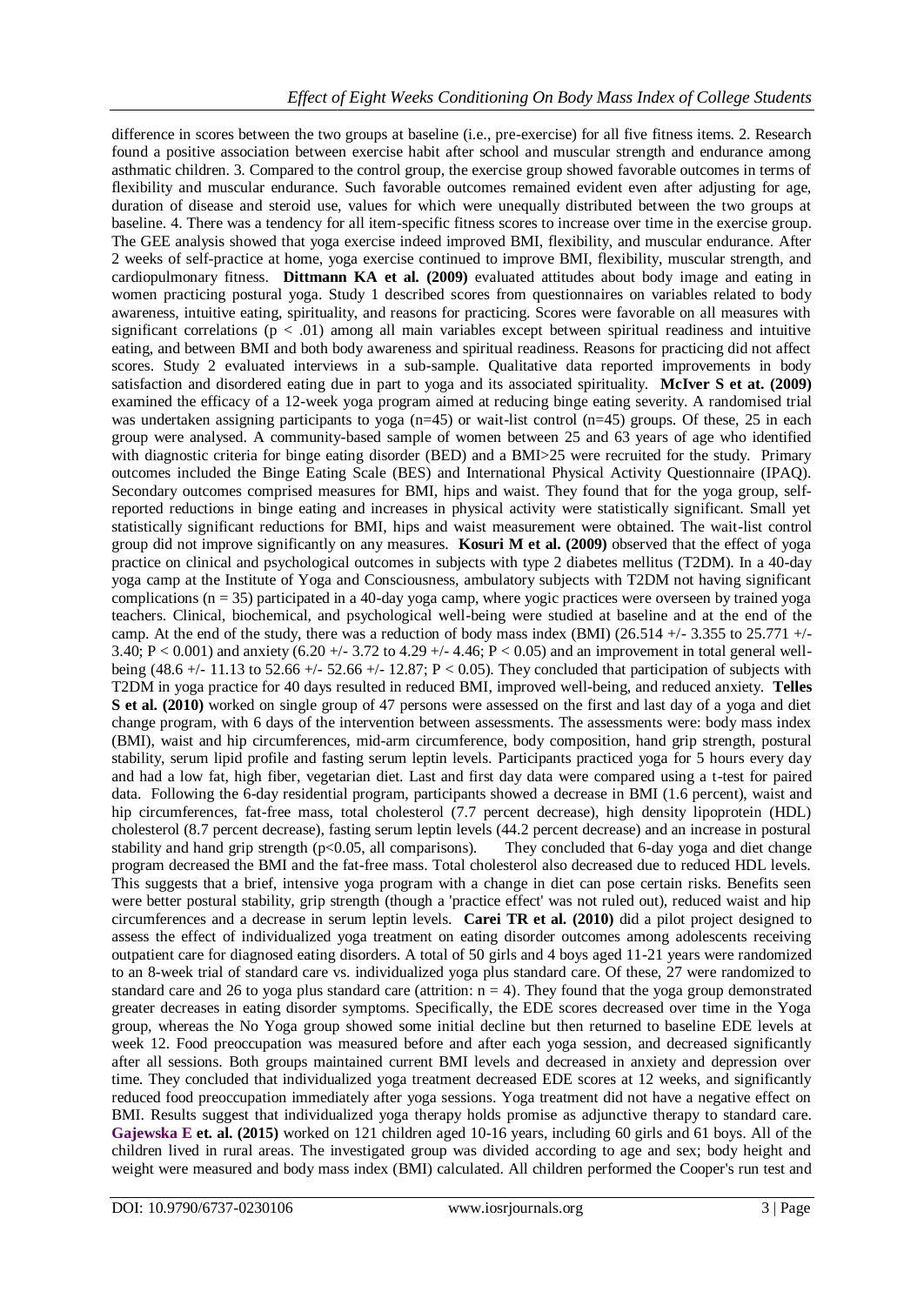the Ruffier's test. The analysis of BMI for the nutritional status of children in relation to the entire study group demonstrated that 81 children had normal weight, 20 children were overweight and 11 were obese, while 9 children were underweight. The studied group of children showed on average very good and good performance in the Cooper's test, regardless of body weight, whereas the results of the Ruffier's test showed merely weak or medium cardiorespiratory endurance, which was even worse in overweight or obese children.

#### **Aim Of The Study**

The main aim of the study was to find out the effect of eight weeks conditioning training on BMI of college students.

## **III. Methodology**

**Subject:** Fifty male students who are pursuing B.P.Ed. course from Seva Bharati Mahavidyalaya, Kapgari, Paschim Medinipur were randomly selected as subject for this study. The male subject's age ranged between 17-23 years. All the subjects were residents of the hostel and regular participated in all activity classes of their course.

#### **Experimental Design**

Pretest measurement was taken before the initial day of participation in conditioning and post test measurement was taken after completion of eight weeks of conditioning.

#### **Training Protocol**

The subjects were participating in one hour conditioning for 6 days in a week for eight weeks and maintaining the following schedule:

| <b>Days</b> | <b>Training</b>          | <b>Time</b>            |  |  |
|-------------|--------------------------|------------------------|--|--|
| Monday      | Weight training          | 6:00 A.M. to 7:00 P.M. |  |  |
| Tuesday     | <b>Interval Training</b> | 6:00 A.M. to 7:00 P.M. |  |  |
| Wednesday   | Pressure training        | 6:00 A.M. to 7:00 P.M. |  |  |
| Thursday    | Pilate training          | 6:00 A.M. to 7:00 P.M. |  |  |
| Friday      | Circuit training         | 6:00 A.M. to 7:00 P.M. |  |  |
| Saturday    | Cross country running    | 6:00 A.M. to 7:00 P.M. |  |  |

# **Veriables Measured**

#### **Standing Height:**

**Test**: Standing height measurement. **Purpose**: To measure the height in standing position. **Facilities and equipments**: In measuring height, the only equipment and facilities are a flat surface against which the subject stands, against anthropometric rod campus. **Procedure:** The subjects standing without shoes with the back against a anthropometric rod campus. The chin is trucked in slightly and the head is held erect. The thread of rod campus is used to form a right angle to the rod campus is pressed firmly on to the subject" head. Care should be taken so that the upper surface is horizontal and not tilted and also this pressure does not the subject to slump or alter his position. Finally, the subjects bends his knees slightly when he steps away so as not to disturb the angle before the height is recorded from the rod campus. The reading from the rod campus was taken in centimeters. **Instruction**: 1. The subjects should be stand erectly with the rod campus. 2. The thread of rod campus should be placed firmly on the head of the subject. **Scoring**: Average of three trails was final score in centimeters. **Testing personal:** For conducting this test the researcher and an assistant was required for recording the score.

## **Body Weight:**

**Test**: Body weight measurement. **Purpose**: To measure body weight. **Facilities and equipments**: Standard weighting machine. (SALTER Model no. 920, www.salterhousewares.com. Pvt. Ltd., H.O. 3/17; Asaf Ali Road, New Delhi). **Procedure**: The subjects wearing with shorts only giving both feet (bare) on the weighting machine and stand erect and also without any jerk. The digital score which had shown on the machine was recorded in Kg. **Instructions**: 1. Weighing machine should be placed on a non slippery floor. 2. Before the measurement should check the score on the machine has shown zero or not. **Scoring**: Average of three trails was the final score in kilogram. **Testing personnel**: The researcher and one recorder were involved for conducting the measurement. (Kansal, 1996)

#### **Body Mass Index:**

Body mass index is a statistical measurement which is derived by using body weight in Kg. and square of standing height in meters ratio. **Test**: Body Mass Index Calculation. **Purpose**: To derive Body Mass Index.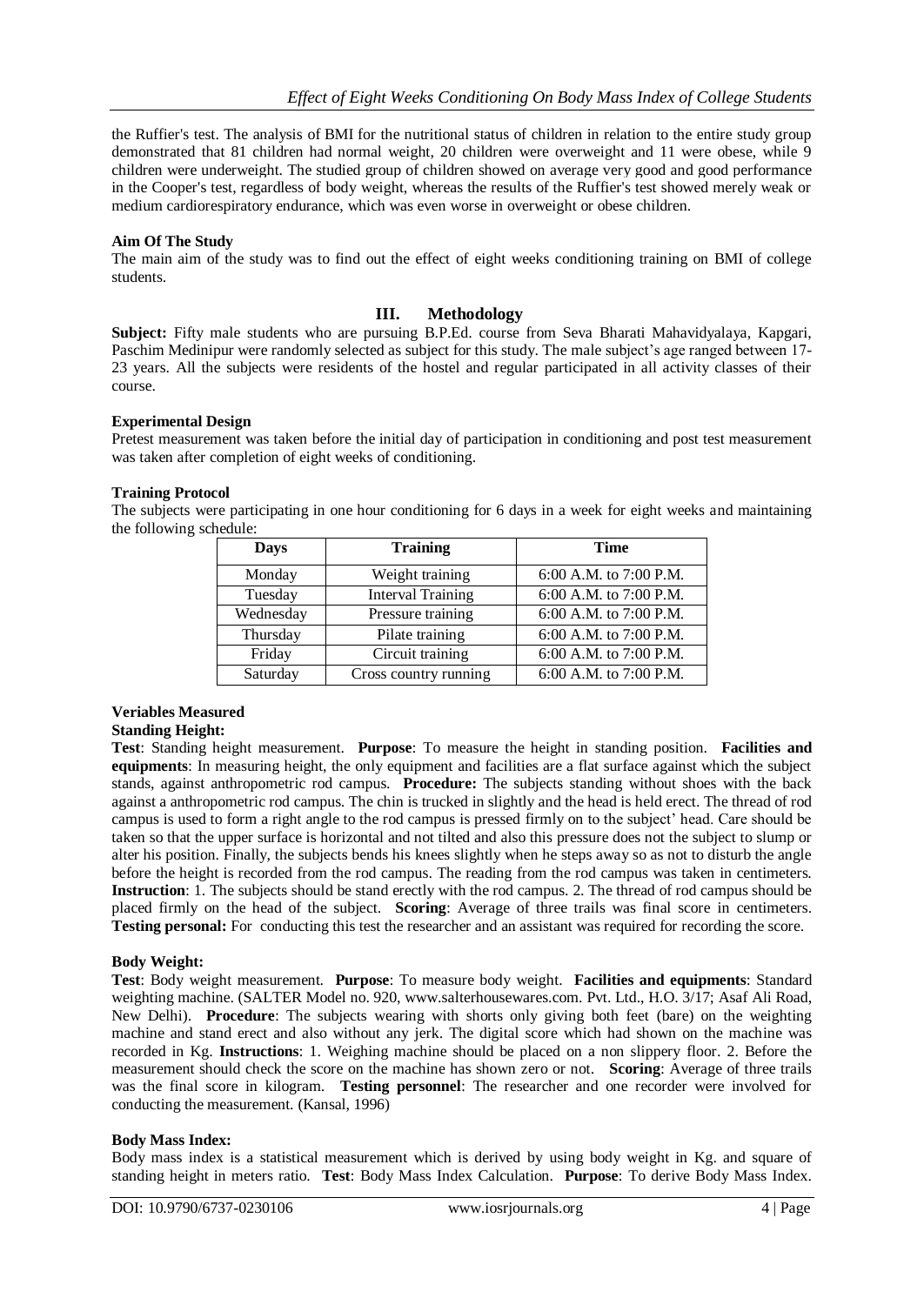**Facilities and equipments**: Body weight in Kg. and standing height in meter data and a calculator. **Procedure**: Body Mass Index is derived mathematically by using the following formula. (Kansal, 1996) **Body Mass Index =**(Standing height in Mt.)2/Body weight in Kg. **Instructions**: 1. Mathematical calculation should be done two or more times for accurate result. 2. After two digit of point approximately may be taken for calculation. **Scoring**: Calculation had done three times and after satisfying it was recorded. **Testing Personnel**: Researcher had done this calculation by using science calculator.

#### **Statistical Analysis:**

In order to find out the significant effects of conditioning programme on BMI, paired sample t- test was applied through SPSS version-20 and MS Excel 2007. And the level of significance was set at 0.05.

| <b>Result And Findings</b><br>IV.                                           |                   |        |         |         |  |
|-----------------------------------------------------------------------------|-------------------|--------|---------|---------|--|
| Table no. 1: Mean and standard deviation of age and height of the students: |                   |        |         |         |  |
| <b>Variables</b>                                                            | Number of subject | Mean   | S.D.    | S.E.    |  |
| Age in years                                                                | 50                | 20.82  | 1.513   | 0.195   |  |
| Height in meters                                                            | 50                | 1.6727 | 0.06812 | 0.00879 |  |

Table No 1 shows the mean and standard deviation of age and height of the students  $(N=50)$  as measured at the beginning of the fitness training. Mean age of the students was  $20.82 \pm 1.51$  years and height measured in meters was  $1.67 \pm 0.06$ .

#### **Table No -2: Paired samples body weight of the students:**

|                   | .<br>__      | .<br>.   | .             |                | .          |         |
|-------------------|--------------|----------|---------------|----------------|------------|---------|
| Variables         | Mean         | N<br>. . | ران           | Df             | - 440      | p-value |
| Weight (pre test) | 1.6603<br>71 | 50       | 35824<br>ر. ر | 50<br><u>.</u> | $10.307**$ | 0.000   |
| Weight(Post test) | 67.8353      | 50       | .27065<br>4   |                |            |         |
|                   |              |          |               |                |            |         |

\*\* Significant at 0.05 level

Table no-2 indicates that significant difference was found between the mean scores of pre and post test in relation of BMI as the t- value was found 10.30 which greater than the required value at 0.05 level of significance.

**Table No 3: Paired 't' test of BMI of students:**

| ------------------<br>**** ** ****** ** ********** |                               |       |           |    |                 |         |
|----------------------------------------------------|-------------------------------|-------|-----------|----|-----------------|---------|
| Variables                                          | N                             | Mean  | <b>SD</b> | df | $\sim$<br>value | p-value |
| <b>BMI</b> Pre                                     | 50                            | 25.66 | 2.07      | 59 | 10.48*          | 0.000   |
| <b>BMI</b> Post                                    | 50                            | 24.30 | 1.76      |    |                 |         |
|                                                    | .<br>the contract of the con- |       |           |    |                 |         |

\*significant at 0.05 level.

Table no-3 indicates that significant difference was found between the mean scores of pre and post test in relation of BMI as the t- value was found 10.48 which greater than the required value at 0.05 level of significance.

#### **Figure: Pre test and post test mean of BMI**